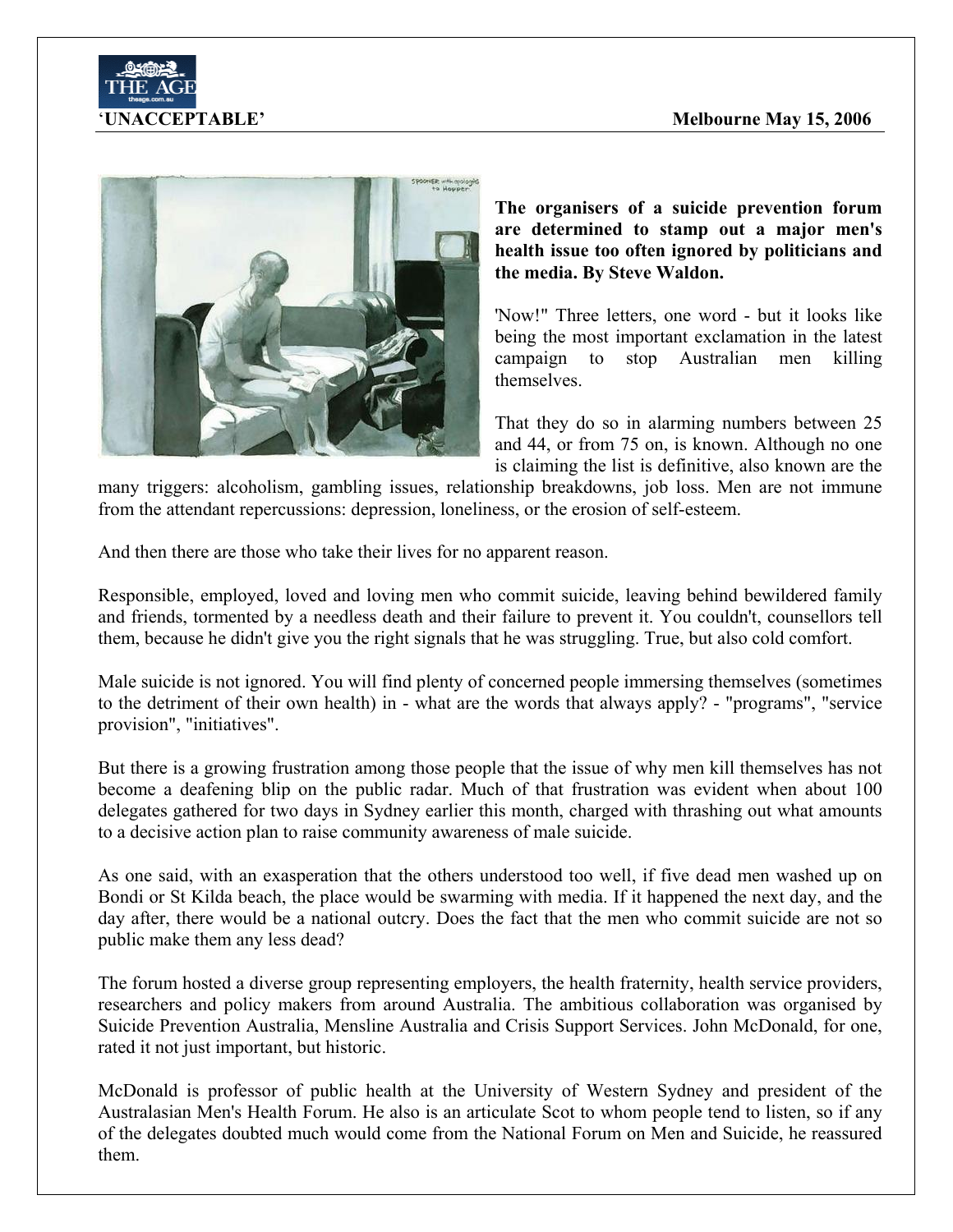

"This is a historic occasion," he said. "In years to come, people will say 'Oh yes, May 2006, that's when all those people went to Sydney (and emerged with a plan)'."

"We must put male suicide on the national agenda," McDonald said emphatically. He meant not just in government departments and think tanks, but a vast community awareness that men are dying, from which hopefully would stem a substantial rethink in wider society. And a sense of urgency. "We must value men. We must honour them, not just when they come back (as war dead), but long before then."

Of the 2098 Australian suicides annually, 80 per cent are male. Almost 50 per cent of them are males aged 25-44 years. The yearly averages fluctuate, but never below staggering.

The figures are, Professor Ian Webster says, "one of the great tragedies of Australia today and that is completely unacceptable". Some of the more voluble delegates would have been tempted to replace "completely" with "f—-ing". Last month, the Federal Government announced an additional \$1.8 billion in Commonwealth funding to fix Australia's mental health system.

Prime Minister John Howard said the money would be spent over five years to allow more mentally ill people to see psychologists and to address the critical shortage of mental health nurses and clinical psychologists.

But is it just about money? Ian Webster, the chairman of the National Advisory Council on Suicide Prevention, says that getting funds is great, but conceptualisation and understanding come first.

If we don't get to grips with the fact that male suicide is as complex a health issue as the nation faces, then prevention strategies will not make significant inroads into it.

There has been plenty written and spoken over the past 20 years about society allowing men to "get in touch with their feelings", explore their "feminine side", or "express their vulnerability".

But Webster thinks that centuries of expectations of men remain pervasive. "Society expects much of men and the tests of performance are pretty stiff and uncompromising," he says.

"We expect leadership, toughness, resilience, physical and emotional strength, warm and loving relationships, a stiff upper lip, productive work, and the ability to provide for a family. A challenge indeed."

Webster said that Australians had been sufficiently concerned by the road toll 30 years ago to form national strategies to tackle speeding and drinkdriving. The country must now see male suicide as worthy of the same alarm, he said.

The forum was a slog, even for delegates used to working long and hard in fields where they are constantly exposed to distress and misery.

The organisers made it clear they wanted a blueprint - an action plan to be handed to decision makers in government and business. Delegates were told to produce conclusions and recommendations that would not end up "as just another report on someone's bookshelf".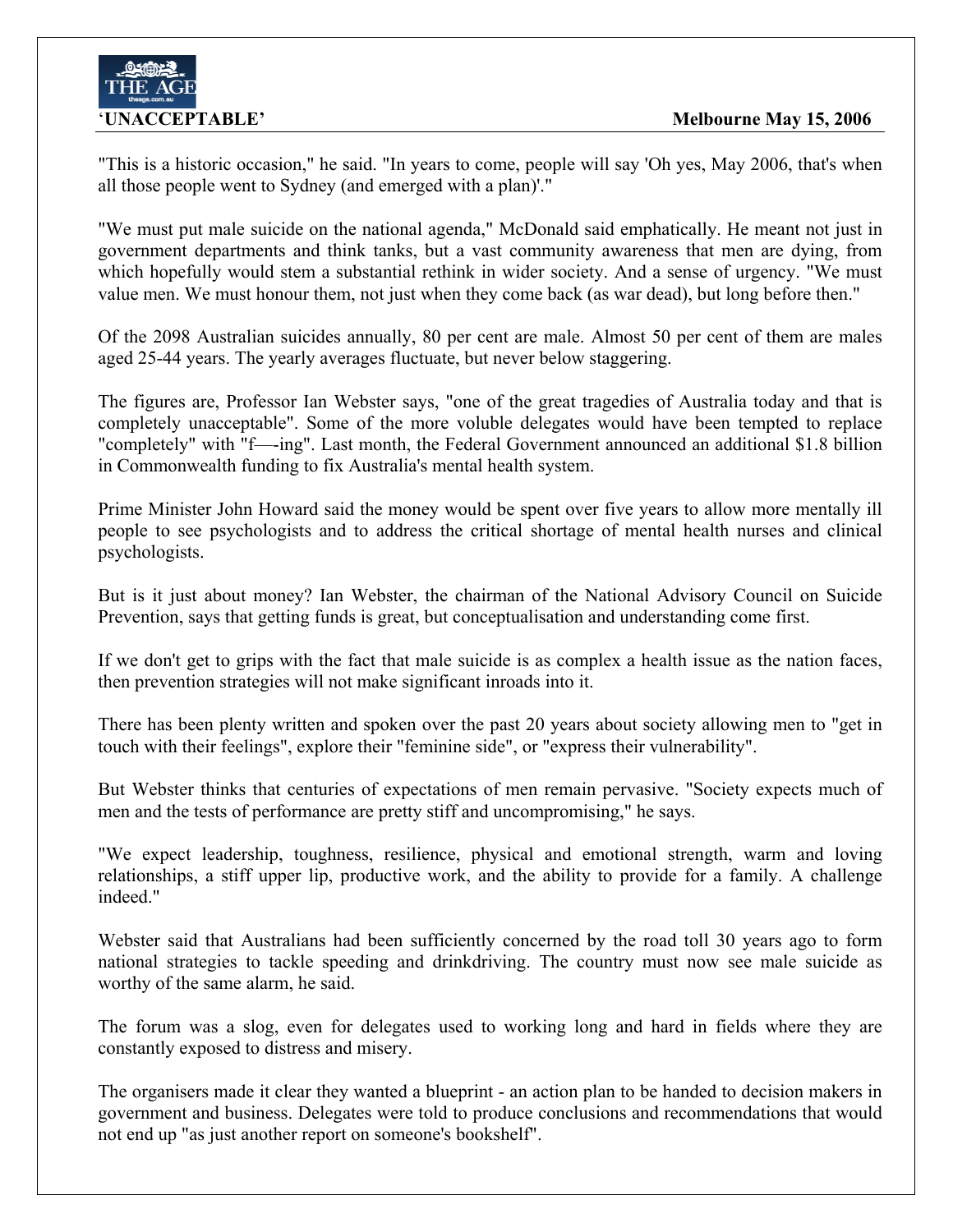

So the conference had to have a different structure. Instead of a series of speakers, PowerPoint presentations and reams of notes, the delegates were divided into groups of four and allocated to five workshops — three on the first day and two the next.

Each of these lasted nearly two hours, in which time they had to argue but eventually agree on strategies for tackling male suicide. Now!

The groups reconvened in a larger room between workshops, each reporting to the whole gathering what had been tossed around, and what recommendations had surfaced.

By the end of day two, a group of fatigued but largely satisfied Australians were able to hand to organisers what had been sought: "What needs to be done, by whom, and how."

As John McDonald says, history might deem the forum a watershed moment in Australia's dealings with the mental health of its men.

Just how much Australian men are expected to become sensitive souls unashamed to weep seems to depend largely on the culture in which they live and work".

Webster first understood the damage done to some men by an unrelenting blokey culture of knockabout living when he spent part of his early medical career in an outback mining town. The hard work and occasionally harsh environment was constantly ameliorated by alcohol and crudity - and in an environment like that, what "good bloke" wants to be seen as a "sissy"?

Well, if all these men are such tough nuts, he remembers thinking, why are so many killing themselves? It is a lesson that stays with him.

Anthony Smith, of North Sydney Central Coast Health, says that although it has been necessary to reeducate the whole community to understand that drinking, swearing and a sound knowledge of Steve Waugh's batting averages are not the only indicators of Australian manliness — (if they are at all) — we should still acknowledge the virtues of carefree masculine vigour where it builds rapport.

Smith says it is too easy to devalue men's strength. No one is strong and tough all the time, but neither are all men desperately unhappy or uncertain. Not all the time. He thinks we should not dismiss the value of men going to the footy or having a few beers, knocking around together on a fishing trip or after a round of golf.

The trick, Smith says, is to expand their thinking. Their time together can retain its matey bravado; they just need to be encouraged to include expressions of vulnerability. In other words, having a feminine side does not require the total subjugation of the masculine. Go ahead and tell your mates you're struggling, then take a look south. Have your testicles disappeared? No.

Ian Webster and Anthony Smith agree that "depression", although doubtless a significant contributor to male suicide, is in danger of becoming the stock byword for mental illness.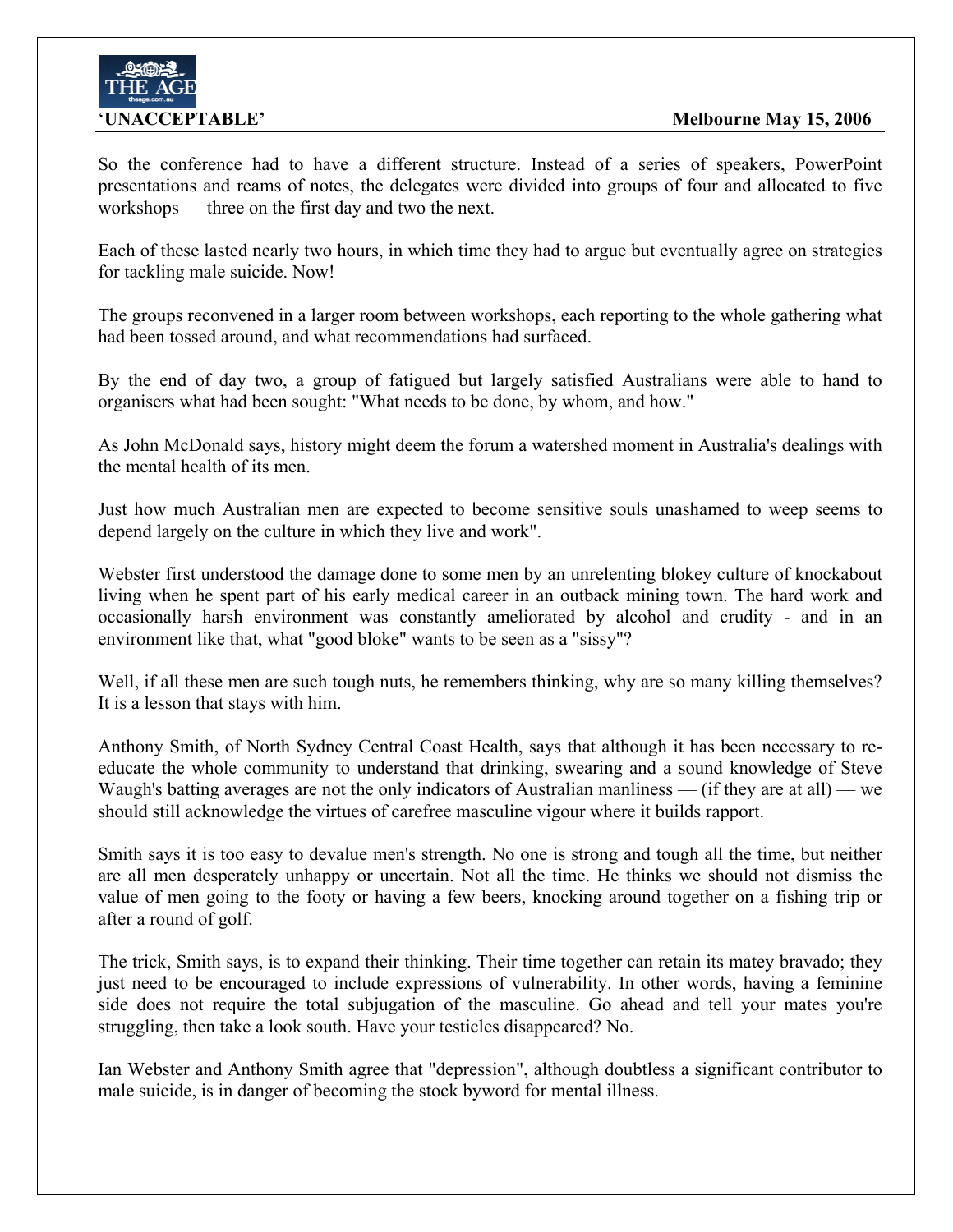

Smith says it is time to talk about life events and how they shape a man's mental wellbeing - to invite loud and long community discussion about risk factors other than clinical depression. "Depression has become almost a ubiquitous expression when in fact we might be describing other things," Webster says.

What everyone agrees on is the need to destigmatise depression and other forms of mental illness. It is not a new idea, because agencies such as beyondblue are pushing this line harder than ever.

Identifying a man with depression, or with the attributes that could lead to it, is now seen as critical to suicide prevention. Many sufferers cover up with confounding shrewdness, and their internal pain is not evident to any except the trained professionals who can recognise them. But the mental health professionals interviewed by *The Age* three years ago for a series on male suicide said, with some regret, that these men do not present themselves for assessment. If they did, psychiatrists say, many would still be alive.

Delegates at the Sydney forum said it in several ways, but the message was consistent: we need to normalise the concept among men that it is OK to seek help.

This will mean a calculated and sustained effort to "get the help to where men are". Many employers are already aware that they should have mechanisms in the workplace to identify men who might be battling negative impulses, but the forum said the message had to penetrate further. Sporting clubs, men's groups and service organisations have intimate access to men but are they equipped to start looking beyond their constitutions?

They will need to be, because another prominent theme to emerge was that suicide and depression can no longer be seen as a problem for the mental health community alone. It affects all of society, so it involves everyone to some extent.

Everyone, it was noted, should include the voices of those who are most innately affected by these deliberations — people with a lived experience of suicidality.

Members of the Australian Mental Health Consumers Network are an increasingly determined lobby group.

Their motto, Nothing About Us Without Us, is a blunt challenge to those who organise conferences, allocate funds, make policies and write guides about suicide. Is anyone better placed to talk about suicidality than those with the unique perspective of having been there and returned?

One quality they retain, or gain, after not completing suicide is an energetic passion for having the treatment of mental illnesses recast outside conventional parameters.

That philosophy closely aligns them with the view of some delegates that suicide prevention could be enhanced by a focus on what is good about life, not just bad. Suicide, some say, becomes a viable — and even logical — pathway when helplessness progresses to hopelessness.

Couldn't life affirmation be more widely deployed to send shafts of light into someone's consuming darkness? The forum was considered sufficiently intense to have its own counsellor appointed for